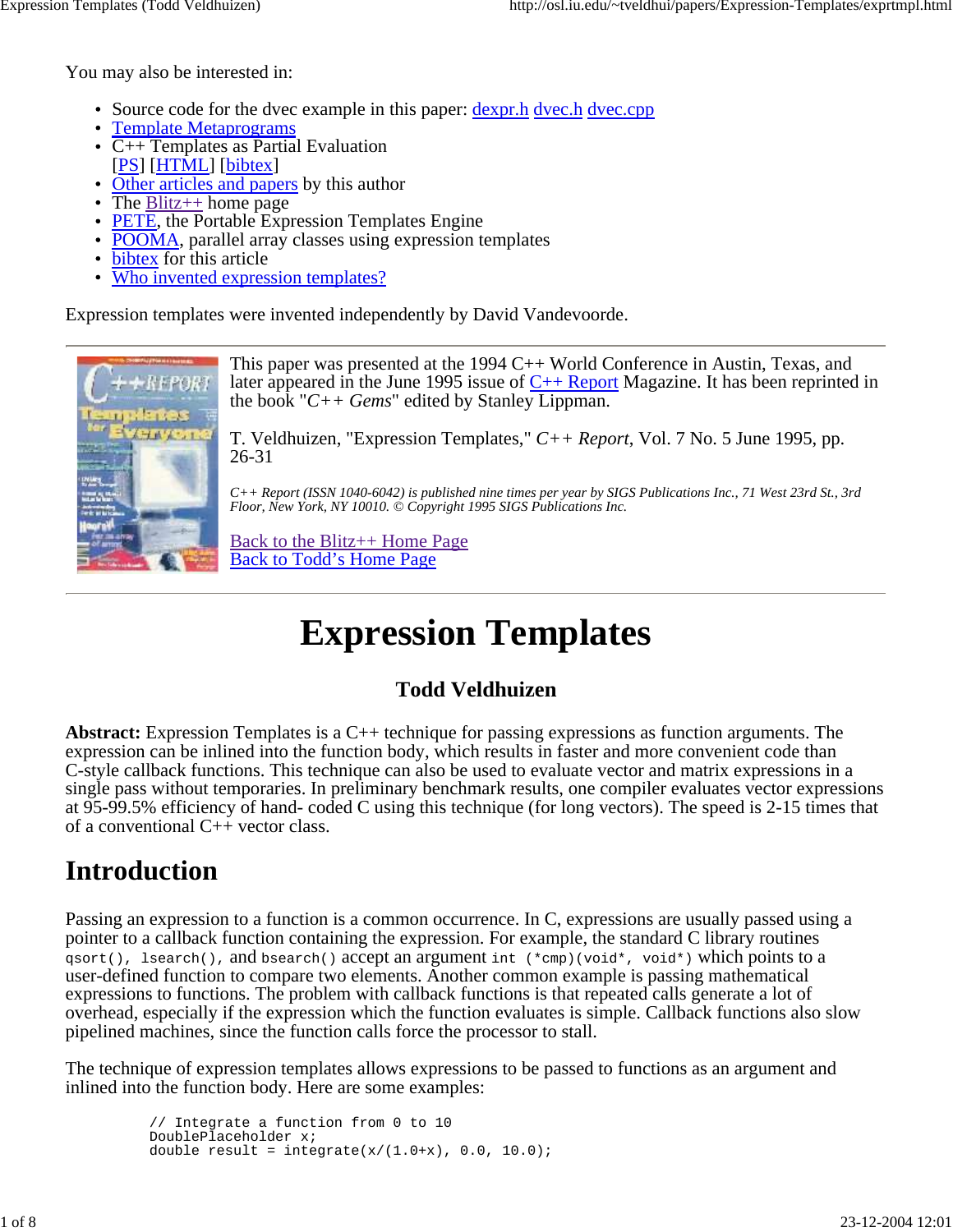```
 // Count the elements between 0 and 100 in a
 collection of int
 List<int> myCollection;
 IntPlaceholder y;
int n = myCollection.count(y >= 0 &amp; x \ y <= 100); // Fill a vector with a sampled sine function
 Vector<double> myVec(100);
 Vector<double>::placeholderType i;
myVec.fill(sin(2*M_PI*i/100)); // eqn in terms of element #
```
In each of these examples, the compiler produces a function instance which contains the expression inline. The technique has a similar effect to *Jensen's Device* in **ALGOL 60** [1]. Expression templates also solve an important problem in the design of vector and matrix class libraries. The technique allows developers to write code such as

```
 Vector y(100), a(100), b(100), c(100),
d(100);y = (a+b)/(c-d);
```
and have the compiler generate code to compute the result in a single pass, without using temporary vectors.

**So how does it work?** The trick is that the expression is parsed at compile time, and stored as nested template arguments of an "expression type. Let's work through a simplified version of the first example, which passes a mathematical function to an integration routine. We'll invoke a function evaluate() which will evaluate  $f(x)$  at a range of points:

```
 int main()
\{DExpr<DExprIdentity> x; // Placeholder
            \frac{1}{2} evaluate(x/(1.0+x), 0.0, 10.0);
         return 0;<br>}
 }
```
For this example, an expression is represented by an instance of the class DExpr<A> (short for double expression). This class is a wrapper which disguises more interesting expression types. DExpr<A> has a template parameter (A) representing the interesting expression, which can be of type DBinExprOp (a binary operation on two subexpressions), DExprIdentity (a placeholder for the variable x), or DExprLiteral (a constant or literal appearing in the expression). For example, the simple subexpression "1.0+x" would be represented by the expression type shown in Figure 1. These expression types are inferred by the compiler at compile time.



Figure 1. (A) Parse tree of "1.0+x", showing the similarity to the expression type generated by the compiler (B). The type DApAdd is an applicative template class which represents an addition operation. In (C), the type name is shown in a non-expanded view. For this implementation, type names are similar to a postfix traversal of the expression tree.

To write a function which accepts an expression as an argument, we include a template parameter for the expression type. Here is the code for the evaluate() routine. The parenthesis operator of expr is overloaded to evaluate the expression:

```
template<class Expr>
void evaluate(DExpr<Expr> expr, double start, double end)
{
     const double step = 1.0;
```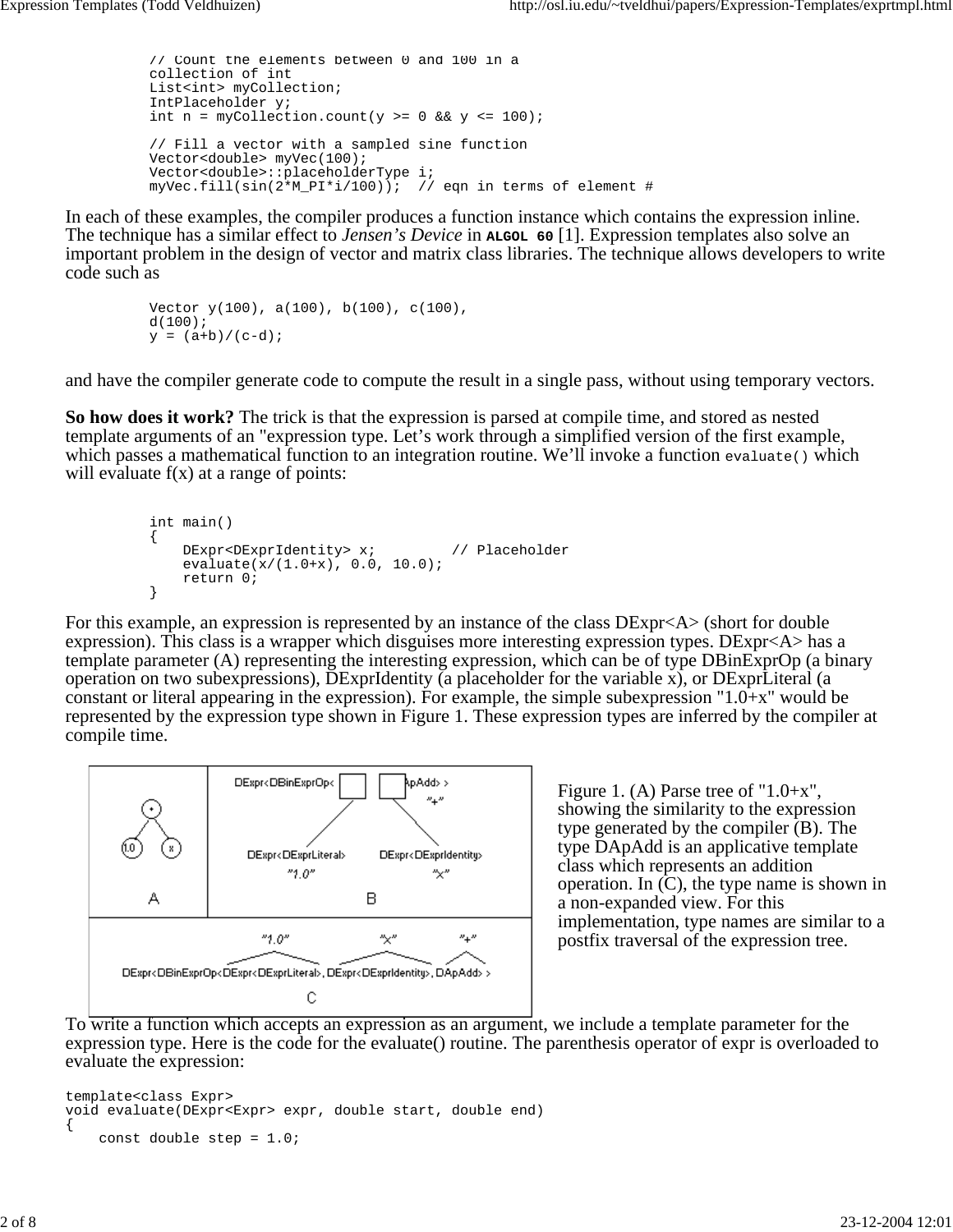```
for (double i=start; i < end; i += step)
         cout << expr(i) << endl;
}
```
When the above example is compiled, an instance of evaluate() is generated which contains code equivalent to the line

cout  $\langle i/(1.0+i) \rangle$  >> endl;

This happens because when the compiler encounters  $x/(1.0+x)$  in

```
 evaluate(x/(1.0+x), 0.0, 10.0);
```
it uses the return types of overloaded + and / operators to infer the expression type shown in Figure 2. Note that although the expression object is not instantiated until run time, the expression type is inferred at compile time. An instance of this expression type is passed to the evaluate() function as the first argument. When the fragment expr(i) is encountered, the compiler builds the expression inline, substituting i for the placeholder x. The mechanics of this are explained further on.



As an example of how the return types of operators cause the compiler to infer expression types, here is an operator/() which produces a type representing the division of two subexpressions  $DE_{\text{XPT}}< A$  and  $DE_{\text{XPT}}< B$ :

```
 template<class A, class B>
          DExpr<DBinExprOp<DExpr<A>, DExpr<B>, DApDivide> >
          operator/(const DExpr<A>& a, const DExpr<B>& b)
\{ typedef DBinExprOp<DExpr<A>, DExpr<B>,DApDivide> ExprT;
         return DExpr<ExprT>(ExprT(a,b));<br>}
 }
```
The return type contains a DBinExprOp, which represents a binary operation, with template parameters DExpr<A> and DExpr<B> (the two subexpressions being divided), and DApDivide, which is an applicative template class encapsulating the division operation. The return type is a DBinExprOp<...> disguised by wrapping it with a DExpr<...> class. If we didn't disguise everything as DExpr<>, we would have to write eight different operators to handle the combinations of DBinExprOp<>, DExprIdentity, and DExprLiteral which can occur with operator/(). (More if we wanted unary operators!)

The typedef ExprT is the type  $DBinExpCpc...$ , ...,  $DApDivide >$  which is to be wrapped by a  $DExpr\langle ... \rangle$ . Expression classes take constructor arguments of the embedded types; for example, DExpr<A> takes a const A& as a constructor argument. So DExpr<ExprT> takes a constructor argument of type const ExprT&. These arguments are needed so that instance data (such as literals which appear in the expression) are preserved.

The idea of applicative template classes has been borrowed from the Standard Template Library (STL) developed by Alexander Stepanov and Meng Lee, of Hewlett Packard Laboratories [2]. The STL has been accepted as part of the ISO/ANSI Standard C++ Library. In the STL, an applicative template class provides an inline operator() which applies an operation to its arguments and returns the result. For expression templates, the application function can (and should) be a static member function. Since operator() cannot be declared static, an apply() member function is used instead:

```
 // DApDivide -- divide two doubles
 class DApDivide {
 public:
     static inline double apply(double a, double b)
    { return a/b; }
```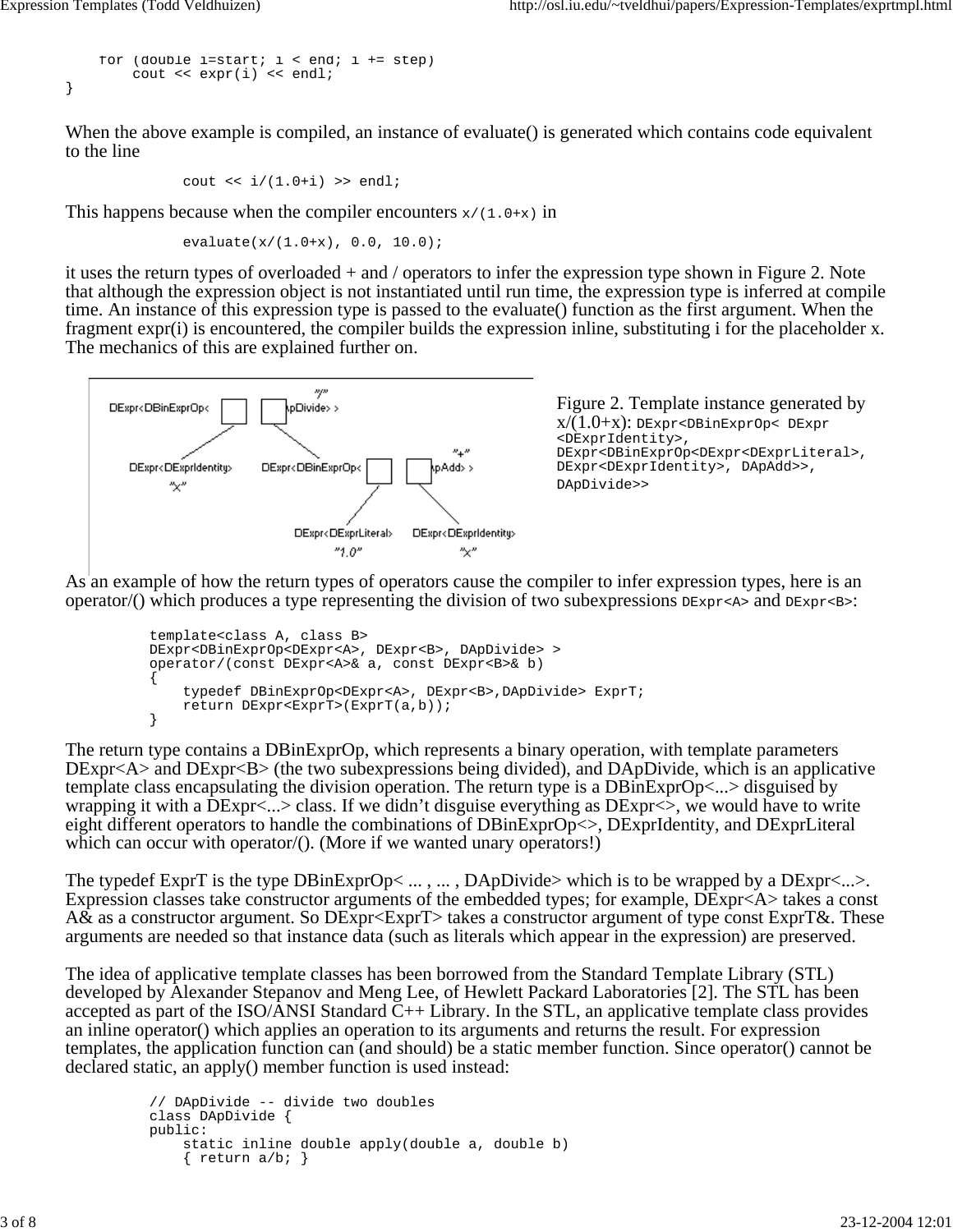};

When a DBinExprOp's operator() is invoked, it uses the applicative template class to evaluate the expression inline:

```
 template<class A, class B, class Op>
           class DBinExprOp {
               A a_;
              B b_;
          public:
               DBinExprOp(const A& a, const B& b)
               : a_-(a), b_-(b)\{\quad\} double operator()(double x) const
              { return Op::apply(a_(x), b_(x)); }
           };
```
It is also possible to incorporate functions such as exp() and log() into expressions, by defining appropriate functions and applicative templates. For example, an expression object representing a normal distribution can be easily constructed:

```
 double mean=5.0, sigma=2.0; // mathematical
 constants
 DExpr<DExprIdentity> x;
 evaluate( 1.0/(sqrt(2*M_PI)*sigma) * exp(sqr(x-mean)/
     (-2*sigma*sigma)), 0.0, 10.0);
```
One of the neat things about expression templates is that mathematical constants are evaluated only once at run time, and stored as literals in the expression object. The evaluate() line above is equivalent to:

```
double _t1 = 1.0/(sqrt(2*M_PI)*sigma);double _t2 = (-2*sigma*sigma);
evaluate( _t1 * exp(sqr(x-mean)/i_12), 0.0,
 10.0);
```
Another advantage is that it's very easy to pass parameters (such as the mean and standard deviation) - they're stored as variables inside the expression object. With pointers-to- functions, these would have to be stored as globals (messy), or passed as arguments in each call to the function (expensive).



Figure 3 shows a benchmark of a simple integration function, comparing callback functions and expression templates to manually inlined code. Expression template versions ran at 95% the efficiency of hand-coded C. With larger expressions, the advantage over pointers-to-functions shrinks. This advantage is also diminished if the function using the expression (in this example, integrate()) does significant computations other than evaluating the expression.

It is possible to generalize the classes presented here to expressions involving arbitrary types (instead of just doubles). Expression templates can also be used in situations where multiple variables are needed -- such as filling out a matrix according to an equation. Since most compilers do not yet handle member function templates, a virtual function trick has to be used to pass expressions to member functions of a class. This technique is illustrated in the next example, which solves a significant outstanding problem in the design of matrix and vector class libraries.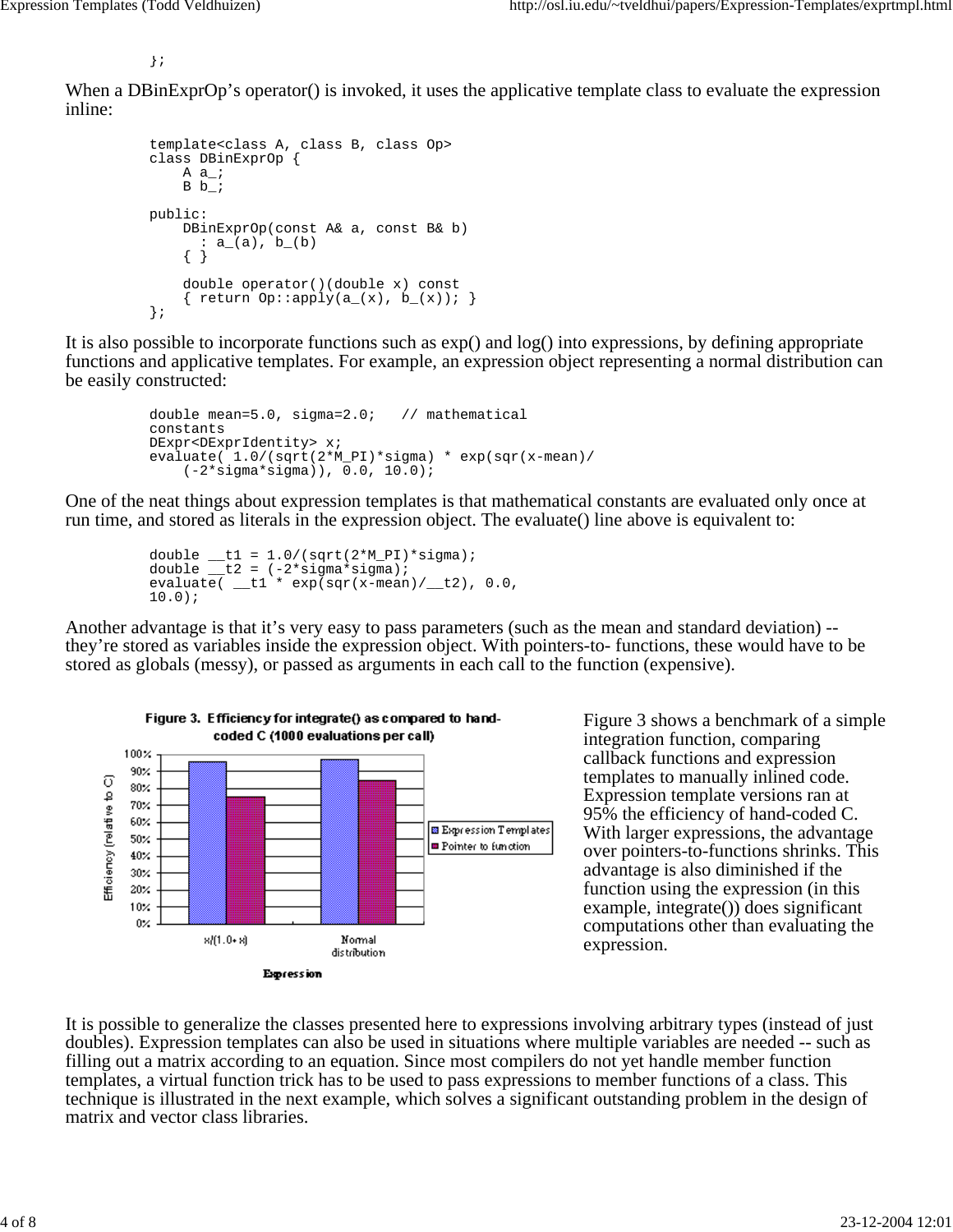## **Optimizing Vector Expressions**

C++ class libraries are wonderful for scientific and engineering applications, since operator overloading makes it possible to write algebraic expressions containing vectors and matrices:

```
 DoubleVec y(1000), a(1000), b(1000), c(1000),
 d(1000);
y = (a+b)/(c-d);
```
Until now, this level of abstraction has come at a high cost, since vector and matrix operators are usually implemented using temporary vectors [3]. Evaluating the above expression using a conventional class library generates code equivalent to:

```
DoubleVec _t1 = a+b;
DoubleVec _t2 = c-diDoubleVec _t3 = t1/12;
      y = t3;
```
Each line in the code above is evaluated with a loop. Thus, four loops are needed to evaluate the expression  $y=(a+b)/(c-d)$ . The overhead of allocating storage for the temporary vectors  $($ \_t1, \_t2, \_t3) can also be significant, particularly for small vectors. What we would like to do is evaluate the expression in a single pass, by fusing the four loops into one:

```
 // double *yp, *ap, *bp, *cp, *dp all point into the vectors.
 // double *yend is the end of the y vector.
         do {
            *yp = (*ap + *bp) / (*cp - *dp);+ap; +bp; +cp; +dp;
         } while (++yp != yend);
```
By combining the ideas of expression templates and iterators, it is possible to generate this code automatically, by building an expression object which contains vector iterators rather than placeholders. Here is the declaration for a class DVec, which is a simple "vector of doubles". DVec declares a public type iterT, which is the iterator type used to traverse the vector (for this example, an iterator is a double\*). DVec also declares Standard Template Library compliant begin() and end() methods to return iterators positioned at the beginning and end of the vector:

```
 class DVec {
 private:
     double* data_;
     int length_;
 public:
     typedef double* iterT;
     DVec(int n)
         : length_(n)
    \{ data = new double[n]; \}\neg DVec()\{ delete [ data_i }
     iterT begin() const
     { return data_; }
     iterT end() const
    \{ return data_ + length_; \} template<class A>
     DVec& operator=(DVExpr<A>);
 };
```
Expressions involving DVec objects are of type DVExpr<A>. An instance of DVExpr<A> contains iterators which are positioned in the vectors being combined. DVExpr<A> lets itself be treated as an iterator by providing two methods: double operator\*() evaluates the expression using the current elements of all iterators, and operator++() increments all the iterators:

template<class A>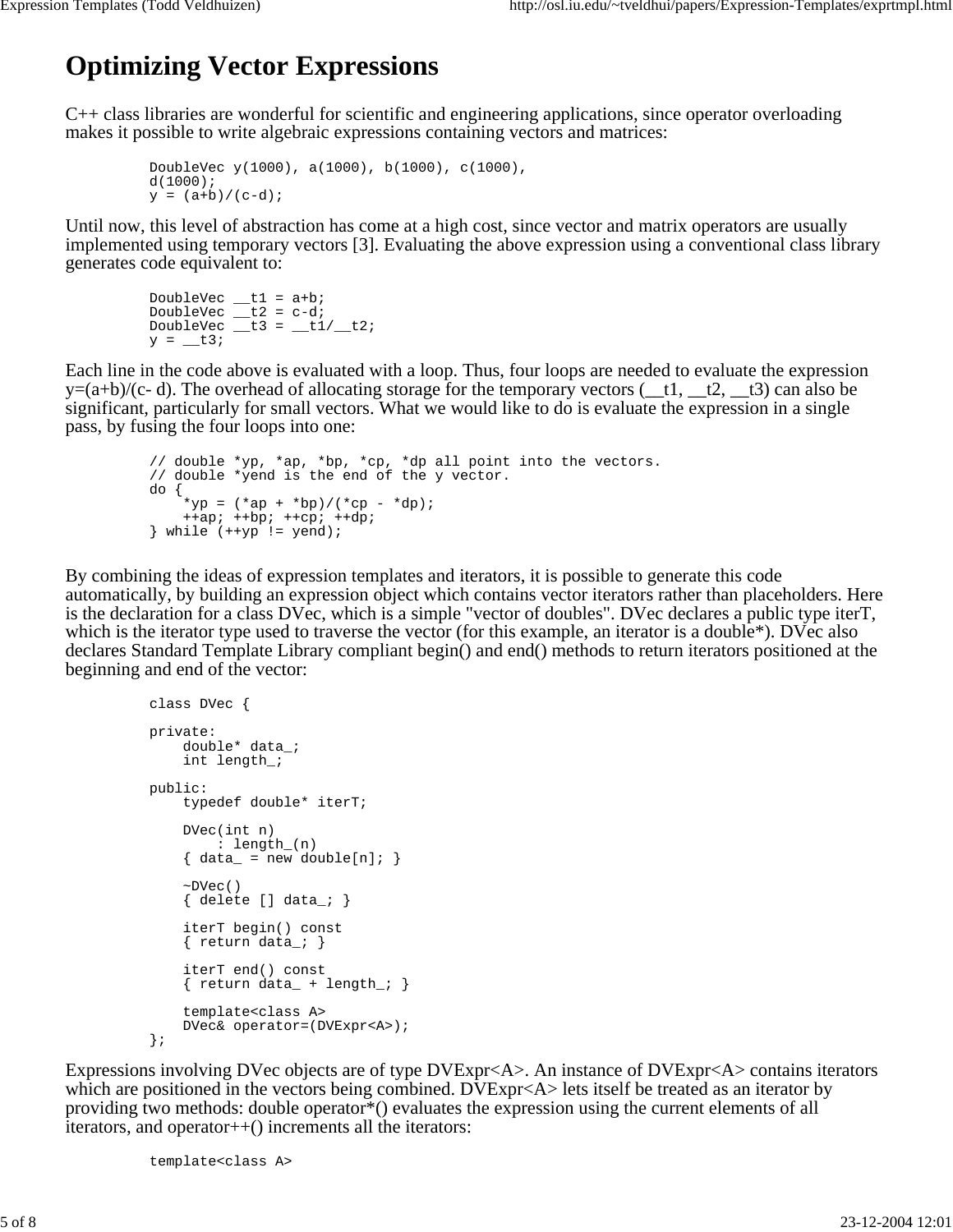```
 class DVExpr {
 private:
     A iter_;
 public:
     DVExpr(const A& a)
          : iter_(a)
     { }
     double operator*() const
    \{ return *iter_; \} void operator++()
    \{ ++iter_; \} };
```
The constructor for DVExpr<A> requires a const A& argument, which contains all the vector iterators and other instance data (eg. constants) for the expression. This data is stored in the iter\_ data member. When a DVExpr<A> is assigned to a Dvec, the Dvec::operator=() method uses the overloaded \* and ++ operators of DVExpr<A> to store the result of the vector operation:

```
 template<class A>
          DVec& DVec::operator=(DVExpr<A> result)
\{ // Get a beginning and end iterator
          for the vector
             iterT iter = begin(), endIter = end();
              // Store the result in the vector
              do {
                 *iter = *result; // Inlined expression
                  ++result;
             } while (++iter != endIter);return *this;<br>}
 }
```
Binary operations on two subexpressions or iterators A and B are represented by a class DVBinExprOp<A,B,Op>. The operation itself (Op) is implemented by an applicative template class. The prefix ++ and unary \* (dereferencing) operators of DVBinExprOp<A,B,Op> are overloaded to invoke the ++ and unary \* operators of the A and B instances which it contains.

As before, operators build expression types using nested template arguments. Several versions of the each operator are required to handle the combinations in which DVec, DVExpr<A>, and numeric constants can appear in expressions. For a simple example of how expressions are built, consider the code snippet

```
 DVec a(10), b(10);
y = a + bi
```
Since both 'a' and 'b' are of type DVec, the appropriate operator+() is:

```
DVExpr<DVBinExprOp<DVec::iterT,DVec::iterT,DApAdd> >
operator+(const DVec& a, const DVec& b)
{
     typedef DVBinExprOp<DVec::iterT,DVec::iterT,DApAdd> ExprT;
     return DVExpr<ExprT>(ExprT(a.begin(),b.begin()));
}
```
All the operators which handle DVec types invoke DVec::begin() to get iterators. These iterators are bundled as part of the returned expression object. As before, it's possible to add to this scheme so that literals can be used in expressions, as well as unary operators (such as  $x = -y$ ), and functions (sin, exp). It's also not difficult to write a templatized version of DVec and the DVExpr classes, so that vectors of arbitrary types can be used. By using another template technique called "traits", it's even possible to implement standard type promotions for vector algebra, so that adding a Vec<int> to a Vec<double> produces a Vec<double>, etc. Figure 4 shows the template instance inferred by the compiler for the expression  $y = (a+b)/(c-d)$ . Although long and ugly type names result, the vector expression is evaluated entirely inline in a single pass by the assignResult() routine.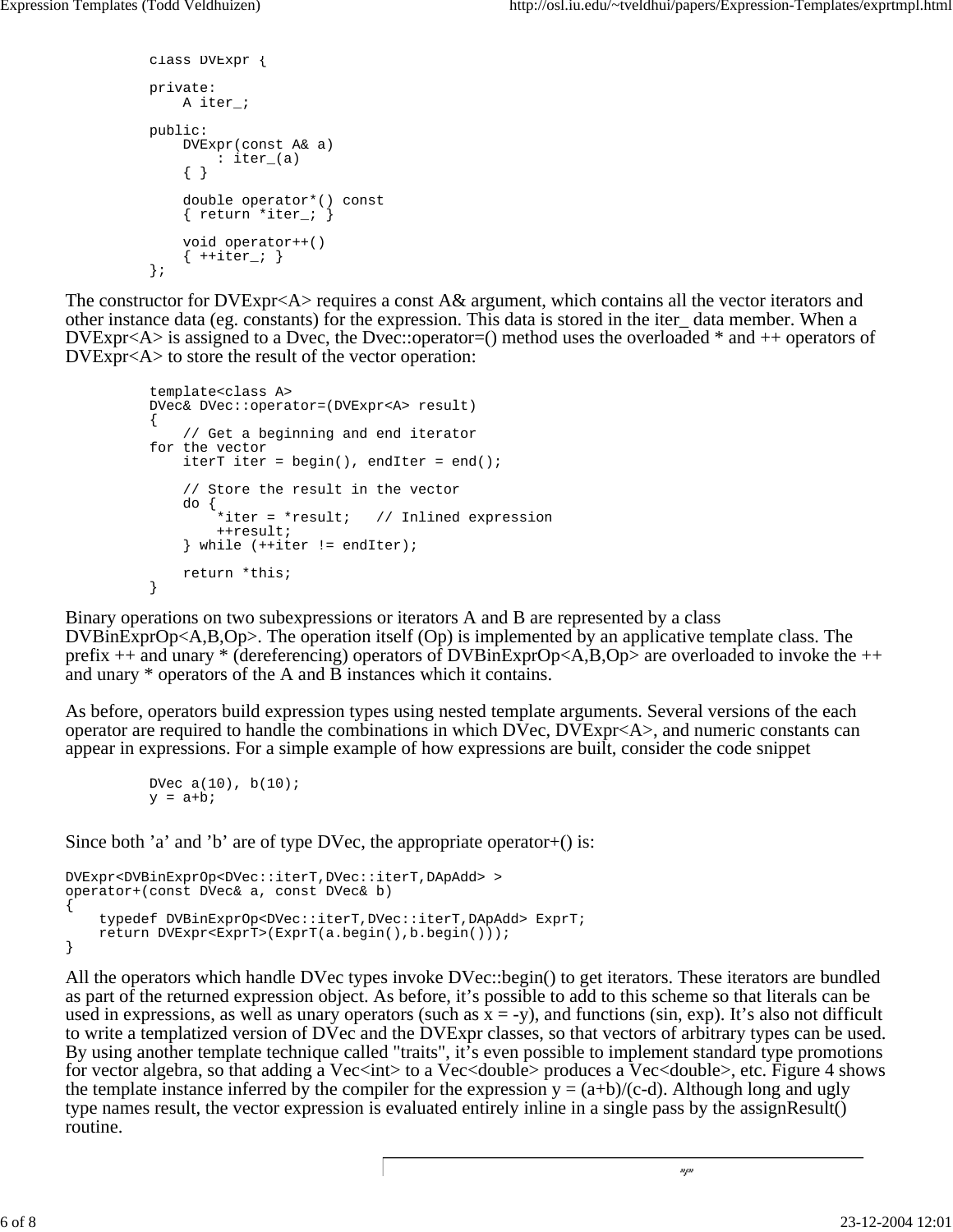

### **Benchmark Results**

To evaluate the efficiency of the expression templates approach to evaluating vector expressions, benchmark results were obtained comparing its performance to hand-crafted C code, and that of a conventional vector class. The performance was measured for the expression  $y=a+b+c$ .



Figure 6 compares the expression template technique to a conventional vector class which evaluates expressions using temporaries. For short vectors (up to a length of 20 or so), the overhead of setting up temporary vectors caused the conventional vector class to have very poor performance, and the expression template technique was 8-12 times faster. For long vectors, the performance of expression templates settles out to twice that of the conventional vector class.

Figure 5 shows the performance of the expression template technique, as compared to hand-coded C, using the Borland C++ V4.0 compiler and an 80486 processor. With a few adjustments of compiler options and tuning of the assignResult() routine, the same assembly code was generated by the expression template technique as hand coded C. The poorer performance for smaller vectors was due to the time spent in the expression object constructors. For longer vectors (eg., length 100) the benchmark results were 95-99.5% the speed of hand coded C.



Figure 6. Speed increase over a conventional vector class

## **Conclusions**

The technique of expression templates is a powerful and convenient alternative to C style callback functions.